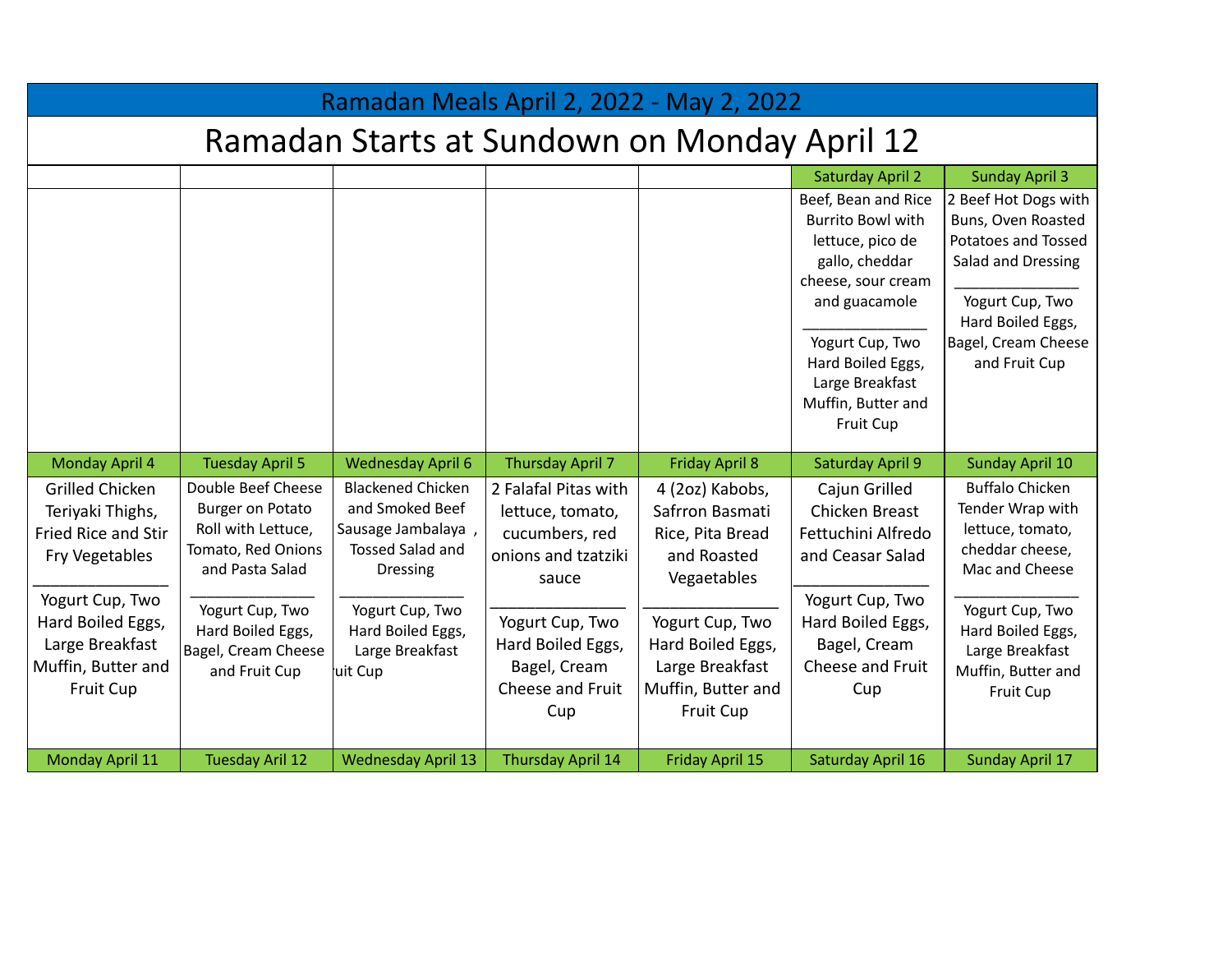| Meatball Sub with<br>Marinara, Provolone<br>Cheese and<br>Roasted Vegetable<br>Penne Pasta Salad<br>Yogurt Cup, Two<br>Hard Boiled Eggs,<br>Bagel, Cream Cheese                | 2 Buffalo Fried<br>Chicken Breast Patty<br>Sandwich on Potato<br>Roll with Lettuce,<br>Tomato, Red Onion<br>Yogurt Cup, Two<br>Hard Boiled Eggs,<br>Large Breakfast<br>Muffin, Butter and | Beef, Bean and Rice<br><b>Burrito Bowl with</b><br>lettuce, pico de<br>gallo, cheddar<br>cheese, sour cream<br>and guacamole<br>Yogurt Cup, Two<br>Hard Boiled Eggs,<br>Large Breakfast<br>Muffin, Butter and<br>Fruit Cun | 2 Beef Hot Dogs with<br>Buns, Oven Roasted<br>Potatoes and Tossed<br>Salad and Dressing<br>Yogurt Cup, Two<br>Hard Boiled Eggs,<br>Bagel, Cream Cheese<br>and Fruit Cup                                  | <b>Grilled Chicken</b><br>Teriyaki Thighs,<br><b>Fried Rice and Stir</b><br>Fry Vegetables<br>Yogurt Cup, Two<br>Hard Boiled Eggs,<br>Large Breakfast<br>Muffin, Butter and<br><b>Fruit Cup</b> | Double Beef Cheese<br><b>Burger on Potato</b><br>Roll with Lettuce,<br>Tomato, Red Onions<br>and Pasta Salad<br>Yogurt Cup, Two<br>Hard Boiled Eggs,<br>Bagel, Cream Cheese<br>and Fruit Cup | <b>Blackened Chicken</b><br>and Smoked Beef<br>Sausage Jambalaya,<br><b>Tossed Salad and</b><br><b>Dressing</b><br>Yogurt Cup, Two<br>Hard Boiled Eggs,<br>Large Breakfast<br>uit Cup                                             |
|--------------------------------------------------------------------------------------------------------------------------------------------------------------------------------|-------------------------------------------------------------------------------------------------------------------------------------------------------------------------------------------|----------------------------------------------------------------------------------------------------------------------------------------------------------------------------------------------------------------------------|----------------------------------------------------------------------------------------------------------------------------------------------------------------------------------------------------------|-------------------------------------------------------------------------------------------------------------------------------------------------------------------------------------------------|----------------------------------------------------------------------------------------------------------------------------------------------------------------------------------------------|-----------------------------------------------------------------------------------------------------------------------------------------------------------------------------------------------------------------------------------|
| Monday April 18                                                                                                                                                                | <b>Tuesday April 19</b>                                                                                                                                                                   | <b>Wednesday April 20</b>                                                                                                                                                                                                  | <b>Thursday April 21</b>                                                                                                                                                                                 | <b>Friday April 22</b>                                                                                                                                                                          | <b>Saturday April 23</b>                                                                                                                                                                     | <b>Sunday April 24</b>                                                                                                                                                                                                            |
| 2 Falafal Pitas with<br>lettuce, tomato,<br>cucumbers, red<br>onions and tzatziki<br>sauce<br>Yogurt Cup, Two<br>Hard Boiled Eggs,<br>Bagel, Cream<br>Cheese and Fruit<br>Cup  | 4 (2oz) Kabobs,<br>Safrron Basmati<br>Rice, Pita Bread<br>and Roasted<br>Vegaetables<br>Yogurt Cup, Two<br>Hard Boiled Eggs,<br>Large Breakfast<br>Muffin, Butter and<br><b>Fruit Cup</b> | Cajun Grilled<br>Chicken Breast<br>Fettuchini Alfredo<br>and Ceasar Salad<br>Yogurt Cup, Two<br>Hard Boiled Eggs,<br>Bagel, Cream<br>Cheese and Fruit<br>Cup                                                               | <b>Buffalo Chicken</b><br>Tender Wrap with<br>lettuce, tomato,<br>cheddar cheese,<br>Mac and Cheese<br>Yogurt Cup, Two<br>Hard Boiled Eggs,<br>Large Breakfast<br>Muffin, Butter and<br><b>Fruit Cup</b> | Meatball Sub with<br>Marinara, Provolone<br>Cheese and<br>Roasted Vegetable<br>Penne Pasta Salad<br>Yogurt Cup, Two<br>Hard Boiled Eggs,<br>Bagel, Cream Cheese                                 | 2 Buffalo Fried<br>Chicken Breast Patty<br>Sandwich on Potato<br>Roll with Lettuce,<br>Tomato, Red Onion<br>Yogurt Cup, Two<br>Hard Boiled Eggs,<br>Large Breakfast<br>Muffin, Butter and    | Beef, Bean and Rice<br><b>Burrito Bowl with</b><br>lettuce, pico de<br>gallo, cheddar<br>cheese, sour cream<br>and guacamole<br>Yogurt Cup, Two<br>Hard Boiled Eggs,<br>Large Breakfast<br>Muffin, Butter and<br><b>Fruit Cup</b> |
| <b>Monday April 25</b>                                                                                                                                                         | <b>Tuesday April 26</b>                                                                                                                                                                   | <b>Wednesday April 27</b>                                                                                                                                                                                                  | <b>Thursday April 28</b>                                                                                                                                                                                 | <b>Friday April 29</b>                                                                                                                                                                          | <b>Saturday April 30</b>                                                                                                                                                                     | <b>Sunday May 1</b>                                                                                                                                                                                                               |
| 2 Beef Hot Dogs with<br>Buns, Oven Roasted<br><b>Potatoes and Tossed</b><br>Salad and Dressing<br>Yogurt Cup, Two<br>Hard Boiled Eggs,<br>Bagel, Cream Cheese<br>and Fruit Cup | <b>Grilled Chicken</b><br>Teriyaki Thighs,<br>Fried Rice and Stir<br>Fry Vegetables<br>Yogurt Cup, Two<br>Hard Boiled Eggs,<br>Large Breakfast<br>Muffin, Butter and<br>Fruit Cup         | Double Beef Cheese<br><b>Burger on Potato</b><br>Roll with Lettuce,<br>Tomato, Red Onions<br>and Pasta Salad<br>Yogurt Cup, Two<br>Hard Boiled Eggs,<br>Bagel, Cream Cheese<br>and Fruit Cup                               | <b>Blackened Chicken</b><br>and Smoked Beef<br>Sausage Jambalaya,<br><b>Tossed Salad and</b><br><b>Dressing</b><br>Yogurt Cup, Two<br>Hard Boiled Eggs,<br>Large Breakfast<br>uit Cup                    | 2 Falafal Pitas with<br>lettuce, tomato,<br>cucumbers, red<br>onions and tzatziki<br>sauce<br>Yogurt Cup, Two<br>Hard Boiled Eggs,<br>Bagel, Cream<br>Cheese and Fruit<br>Cup                   | 4 (2oz) Kabobs,<br>Safrron Basmati<br>Rice, Pita Bread<br>and Roasted<br>Vegaetables<br>Yogurt Cup, Two<br>Hard Boiled Eggs,<br>Large Breakfast<br>Muffin, Butter and<br>Fruit Cup           | Cajun Grilled<br>Chicken Breast<br>Fettuchini Alfredo<br>and Ceasar Salad<br>Yogurt Cup, Two<br>Hard Boiled Eggs,<br>Bagel, Cream<br>Cheese and Fruit<br>Cup                                                                      |